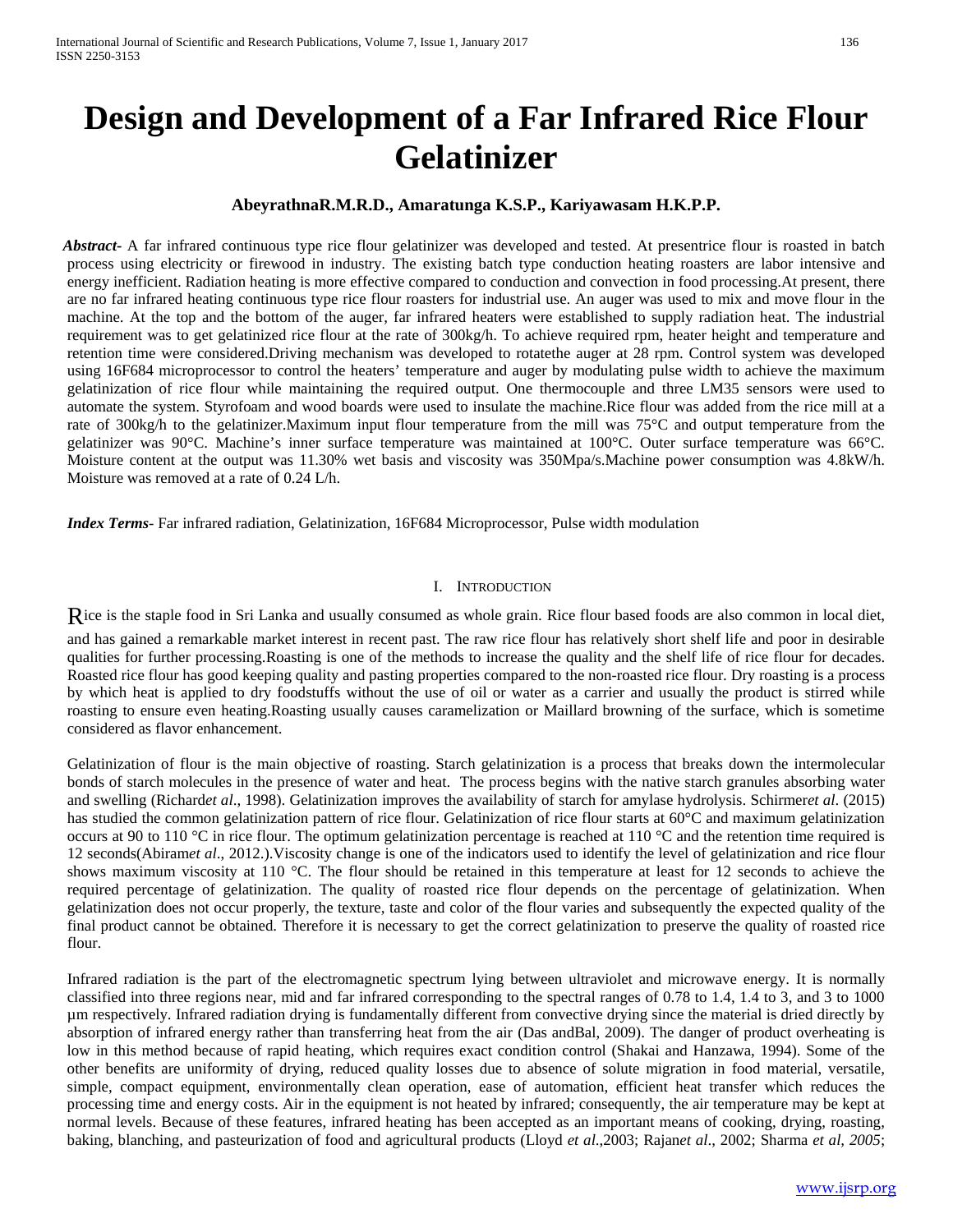Staack*et al*., 2008). Combinations of infra-red heating with microwave heating and other common conductive and convective modes of heating has been evaluated by Krishnamurthy*et al.,* (2008).

At present the industry uses batch type conduction/convection roasting methods to gelatinize rice flour.The batch type machines are time consuming, high energy consuming and labor intensive.The industry requires a fast and energy efficient, continuous type rice flour roasting method.Designing a continuous rice flour gelatinizer is important which avoids the demerits of batch type roasting machines.Therefore the objective of this study was to design and develop a far-infrared (FIR) rice flour gelatinizer with a capacity of the 300 kg/h for industrial use.

## II. METHODOLOGY

Continuous type far infrared rice flour gelatinizer was designed and fabricated with a capacity of 300 kg/h for industrial use. The degree of gelatinization basically depends on temperature and moisture content and, the quality of roasted rice flour depends on the percentage of gelatinization. Therefore a special attention has been given to the factors of temperature, moisture content and mixing of flour in the design.The top and frontviews of the designed rice flour gelatinizer are illustrated in the Figures 1 and 2.



Figure 1: Top view of the gelatinizer



Figure 2: Front view of the gelatinizer

## *Design of the auger and mixing mechanism*

The auger and the casing was made out of iron plates and the length of auger was 1.7m (Figure 3). Auger was mount on two roller bearings at the ends and the gap between auger and the casing was 0.01 cm. Mild steel plate connected between screws was used to mix rice flour to get uniform heating. The plates move up and down while rotating the auger to remove flour in the casing.Sprocket wheels and chain were used to drive the auger. The motor speed was reduced by six time and the auger speed was maintained at 28 rpm. A blower was used to remove air on top of the auger in counter current way.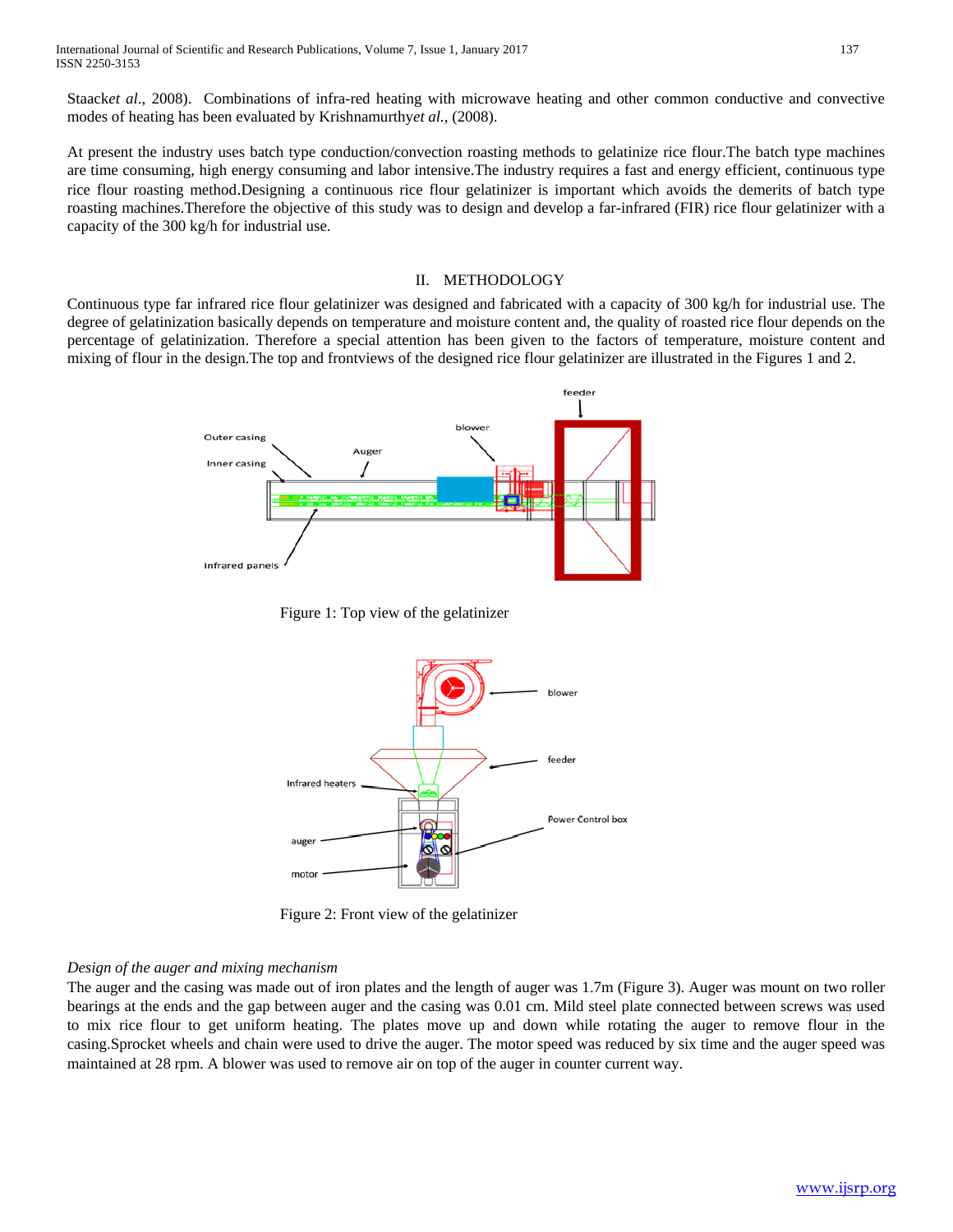

Figure 3: Auger after attaching the plates

## *Design of FIR heating mechanism*

A total of 14 far infrared panels(black,ceramic, 240×60mm, 1000W) were used for the design. Nine panels were mounted on an iron plate and fixed at the top of the auger (Figure 4). The gap between auger and infrared panels were 0.1 m. A top cover was used to cover the IR panels. Five IR panels were established to heat auger from the bottom and an iron cover was used to cover the heaters.All wires used to connect the heaters and motor with the control box were insulated using heat resistant casings and flexible aluminum tubes. Machine required three phase power supply since it contains 14 far infrared heaters of 1000W.Styrofoam and wood boards were used for insulation. In between two wood boards 0.05 m thick Styrofoam sheet was placed. The outer surface was covered with mild steel sheets.



Figure 4: Arrangement of the FIR heaters

#### *Development of the control system*

System was automated using a microcontroller (16F684) based control system with semiconductor type temperature sensors (LM35, Texas instruments, USA). Heater power was controlled by a pulse width modulated power supply with a duty cycle of 50% to avoid rising the surface temperature of the heaters above  $350^{\circ}$ C.Surface temperature of the heaters were controlled to minimize the risk of fire during operation. Three phase power meter was used to measure the power consumption of the machine. The surface temperature of the augur housing was controlled at 100 °C using the same 16F684 microcontrollerby switching ON/OFF heaters by sensing the surface temperature using semiconductor temperature sensors (LM35). Heaters were switched on and off using Solid State Relays (SSR).

Provision was given for selecting the operation modes "Manual" and "Auto" using a toggle switch. In the auto mode the set temperature of  $100\text{ °C}$  was achieved automatically. In the Manual mode there was a provision to change the duty cycle by changing on time and off time using variable resistors. A programming port was fixed to the microcontroller to change the program at any time as required. A gap of 0.01 m was maintained between the heaters and auger to avoid the risk of fire.

#### *Measurement of temperature and moisture content*

The rice flour is directly fed to the gelatinizer after milling. The flour input and output temperatures were measured using thermocouples (K type) and an infrared thermometer (Fluke 572-2) at 5 minutes intervals. The machine' outer surface temperature was measured at three places at 5 minutes intervals.(T1: closer to the inlet of the machine, T2: middle of the machine, T3:closer to the outlet of the machine. The moisture content of raw rice, input and output flour to the gelatinizer, and the flour after sieving was measured using moisture meter (Ohaus, MB45).

#### *Viscosity of rice flour*

During the gelatinization, rice flour starch granules starts to swell. As a result the diameter of the starch granules will increase and the shape of the granule changes, hence viscosity changes. Viscosity of the flour paste was measured to study the effectiveness of the developed FIR gelatinizer. For measurement of viscosity a slurry of starch was made by adding 100 ml of water to 55 g rice flour. Then the slurry was transferred to a 500 ml beaker and placed in a water bath at 30  $\degree$ C to maintain the constant temperature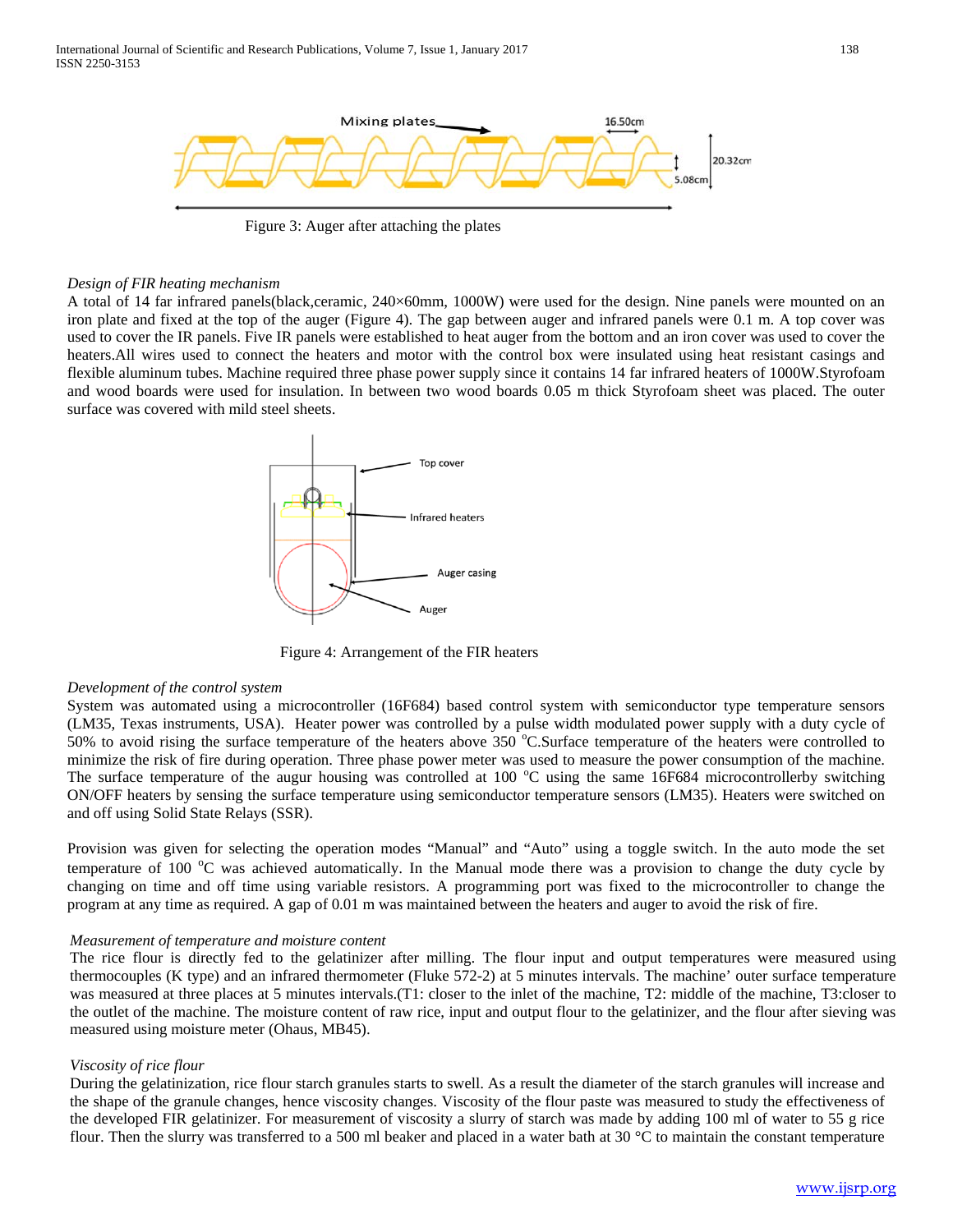throughout the measurement. Temperature was recorded after reaching the equilibrium. Viscometer (Tokimac, BL) with Spindle (No 2) was used to measure the viscosity in triplicates.



Figure 5: Diagram of the main controlling system

## III. RESULTS AND DISCUSSION

The designed and fabricated rice flour gelatinizer was tested for its performance. The temperature variations of flour and the machine, the moisture content of flour and viscosity of flour were measured for evaluation of the machine. The Figure 6 shows the rice flour temperature variation at the flour input and the output. The auger does not rotate until inside surface temperature reaches 60  $^0C$ . That was the reason for having starting temperature of rice flour at 60  $^{\circ}$ C. The temperature of the flour coming out from the mill was at 50°C and gradually increased to 75°C. After passing through the FIR gelatinizer, the flour temperature reached 80 to 85 °C. It took 170 min to reach to this temperature and by changing the feeding rate of grains to the mill the flour output temperature increased up to 80 C and the gelatinizer flour output temperature reached 95 $\mathrm{^{0}C}$ .

The machine' inner surface temperture reached 100  $^0C$  after 150 min of operation and heaters automatically switched OFF (Figure 7 (a)). Machine's outer surface temperature variation was measured at three places on the outer surface. The Figure 7(b) shows the variation of outer surface temperature. T1 and T3 values varied in the range of 60 to 65  $^0$ C. T2 value vary around 75  $^0$ C.

The moisture content of raw rice was 14.2%wb. The input rice flour to the gelatinizer contained 12.1%wb moisture. It was 11.3%wb once flour was gelatinized and the moisture content of rice flour after sieving was 10.1%wb. According to results 0.24 L moisture removed in one hour from 300 kg of rice flour. The amount of heat loss to the environment was 0.91488 kW within one hour.



Figure 6: Rice flour temperature variation at the flour input and output of the FIR gelatinizer